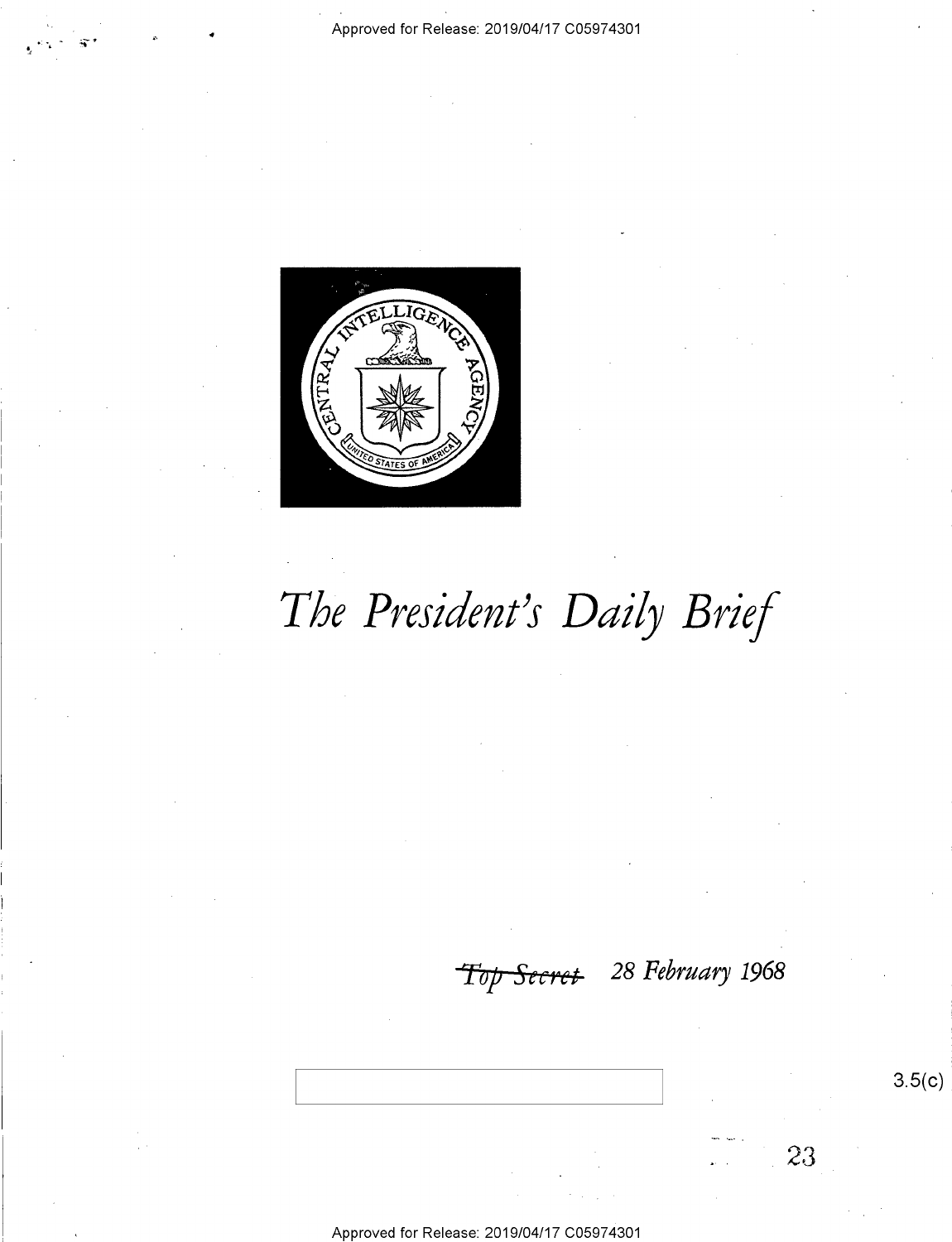#### DAILY BRIEF 28 FEBRUARY 1968

1. South Vietnam The Communists continue frequent artillery attacks against key installations, but there have been no recent major ground attacks.  $\begin{bmatrix}3.3(h)(2)\end{bmatrix}$ 

2. Laos Mo significant change has been re-<br>ported, though Communist pressure confinues against Attopeu in the far south<br>and against Phou Pha Thi, the key guer-<br>rilla base  $\begin{bmatrix} \text{in the northeast.} \ \text{in the northeast.} \ \end{bmatrix}$  3.3(h)(2)

3. South Korea<br>
The new defense minister is likely<br>
to have a closer working relationship<br>
with US officials than did his prede-<br>
cessor. The change in this post, like<br>
the reshuffling of top security offi-<br>
cials last wee do not presage policy changes.

4. North Korea  $\sim$  3.3(h)(2)

<del>TOP SEGRET</del> –

\ \ 8.5(¢)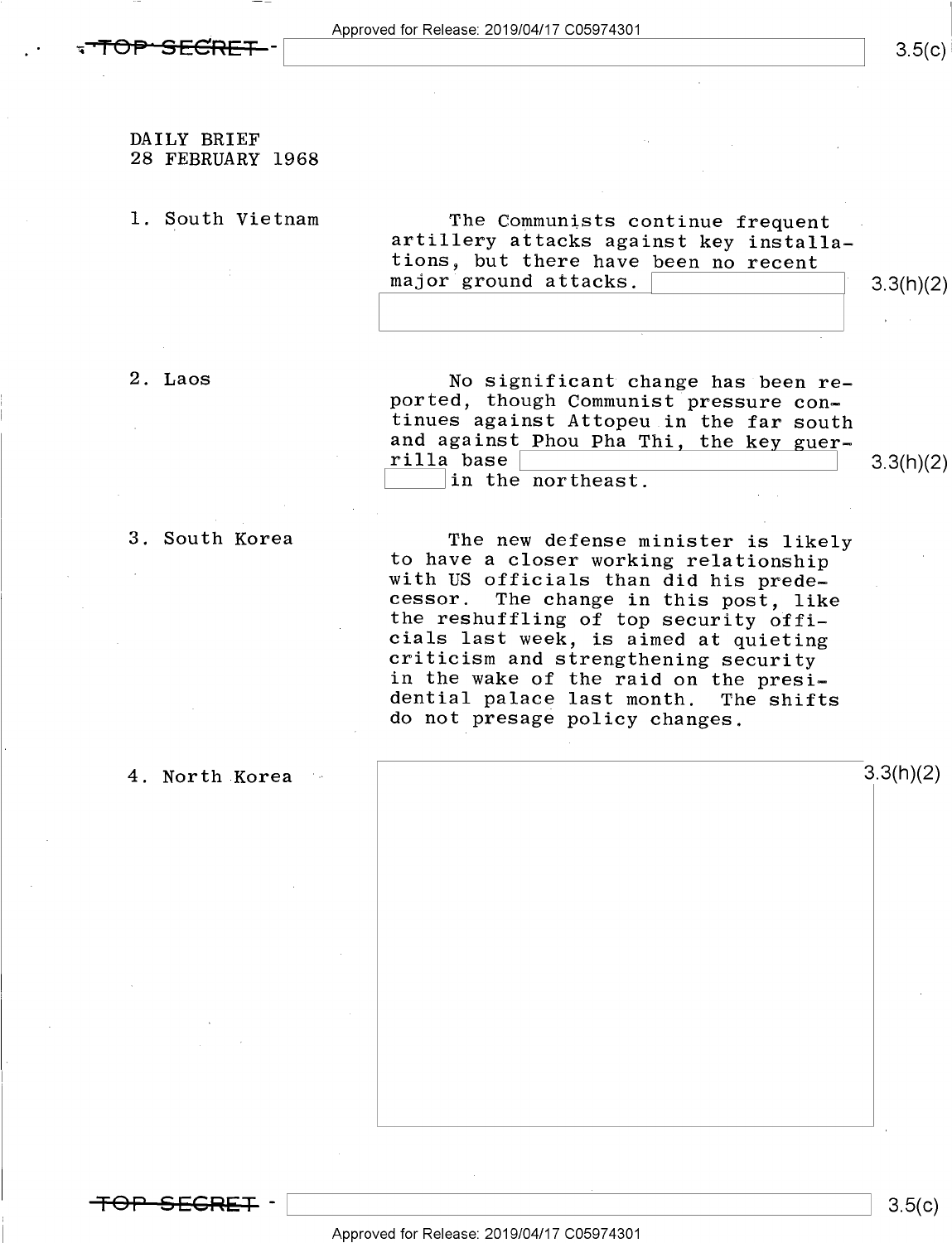$\mathcal{N}_{\mathcal{A}}$ 

5;.Middle East Gunnar Jarring spent yesterday with the Israelis in one last attempt to break the log jam before reporting to U Thant today. As yet, no word of any forward movement has come from the<br>encounter. This morning's press re-This morning's press reports seem unduly optimistic.

> The Israelis, under prodding from the US and others, had reformulated . their public position on the UN Security Council resolution of last November. Though the most recent of these statements seemed more forthcoming, the Egyptians and Jordanians still say that\_ it does not yet constitute Israeli ac-<br>ceptance of the resolution. Nothing can happen, they insist, until this ac-<br>ceptance comes. For their part, the Israelis want prior assurance that once this issue is settled, the Arabs will enter into substantive discussions.

If this obstacle is overcome or by-passed, the-next big issue will be the "face-to-face talks" the Israelis insist on but which the Arabs consider<br>an abomination. It is just possible an abomination. It is just possible<br>that both sides may eventually agree on some sort of compromise, perhaps with<br>the parties sitting in separate rooms and talking through an intermediary like<br>Jarring.

6. India  $\frac{3!}{2!}$ 

<del>TOP SECRET</del> -

 $3.5(c)$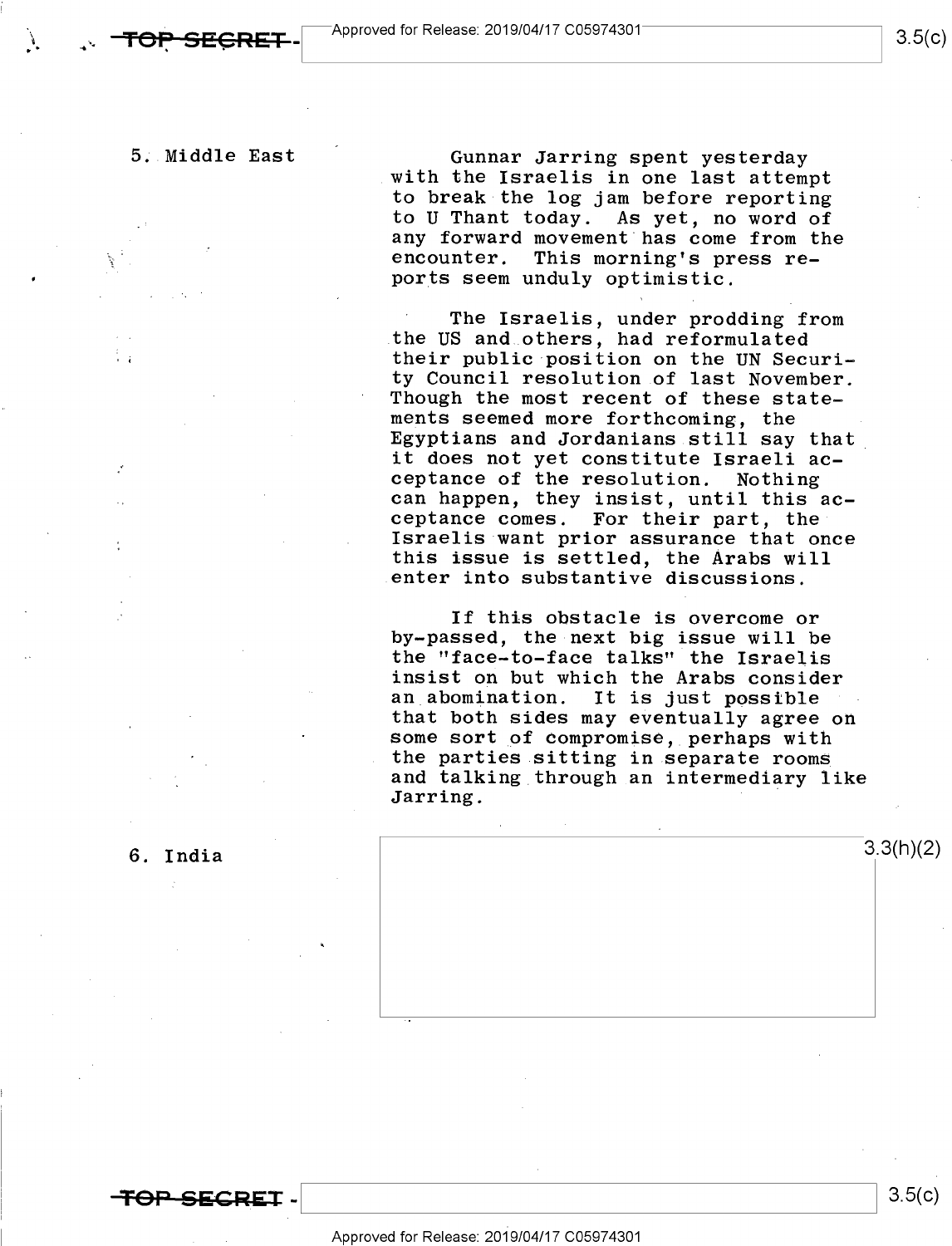

.<br>.<br>.

'- 'J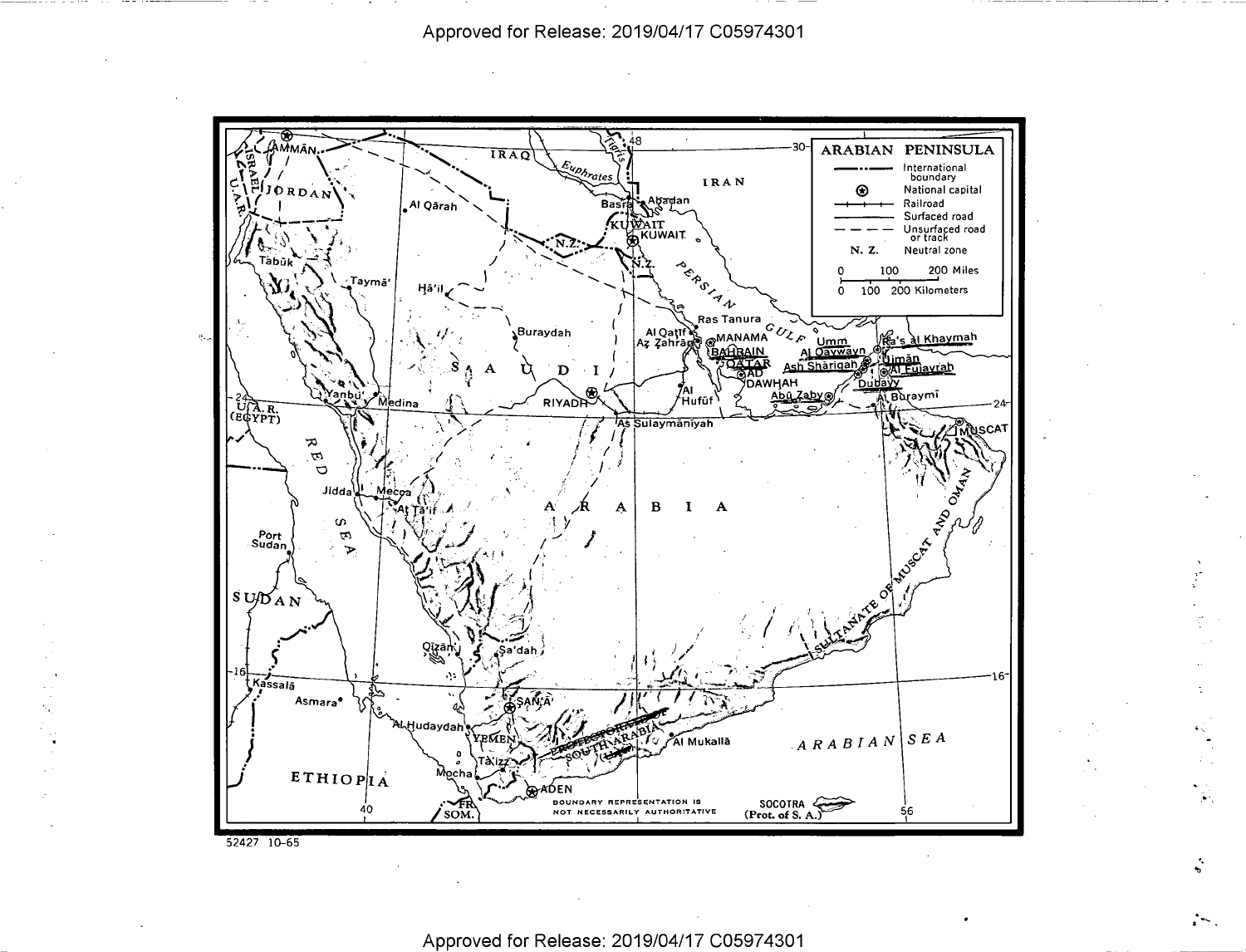$\sim$   $\sim$ 

Bucharest has asked for direct<br>talks with the US this week on the non-<br>proliferation treaty. This request is<br>puzzling. We do know that the Soviets<br>have tried and failed to satisfy Ruman-<br>ian misgivings about the draft trea blackmail. It is hard to see how the<br>Rumanians think the US could help them<br>on this.

On balance, this looks like an at-<br>tempt to bolster the world image of an<br>independent Rumania. It may also in-<br>volve a little game of psychological<br>warfare against the Soviets. Finally,<br>there is an outside chance that Buch topic, such as Vietnam. .

The nine British protectorates on<br>the Gulf have announced their federa-<br>tion and the decision to assume respon-<br>sibility for their own defense and for-<br>eign affairs (see map). The agreement,<br>announced yesterday after a mee

Cairo radio is already crowing<br>about the impending "birth of a new<br>Arab state, the 15th member of the<br>Arab League." If the federation holds up, the British will have a good ex-<br>cuse to get out of the area well ahead of their 1971 deadline, perhaps even<br>this year. The Shah of Iran, of course, would be mightily upset by Arab unity<br>in the Gulf, particularly if it brings an infusion of Egyptian influence there.

### 8. Persian Gulf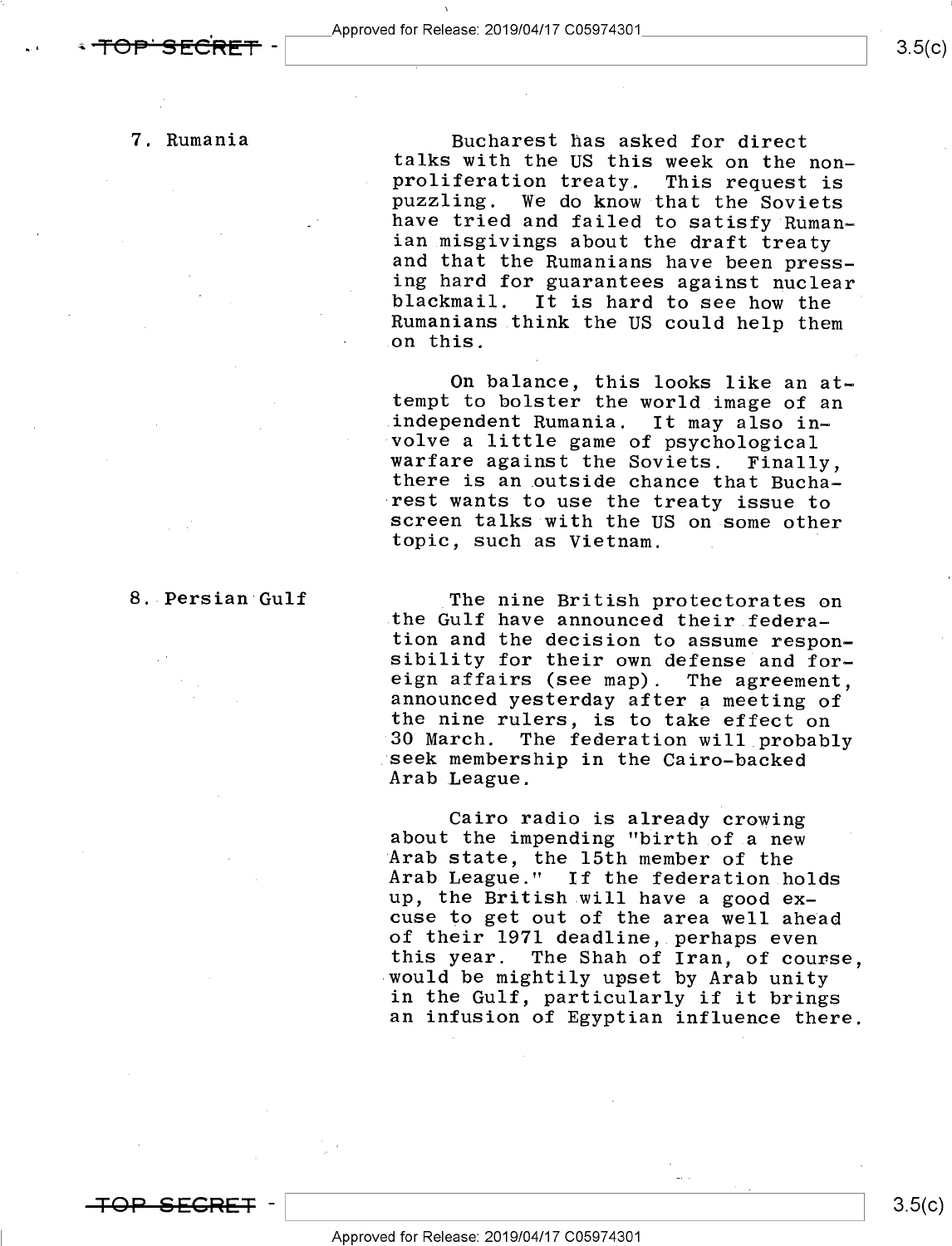<del>-Top Secret</del>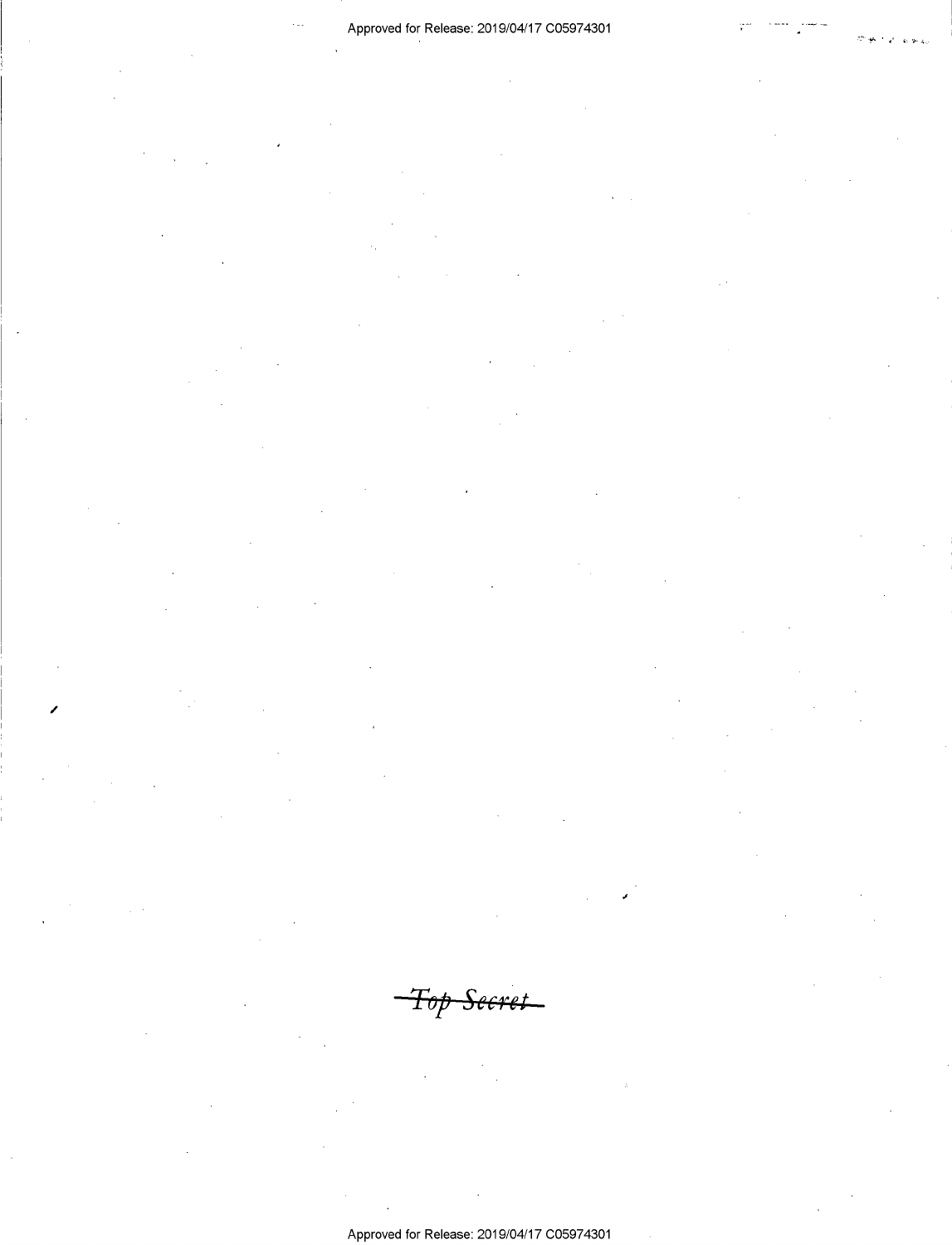**Fop Secret** 



## FOR THE PRESIDENT'S EYES ONLY

## Special Daily Report on North Vietnam

Top Secret\_8.5(c)

28.February 1968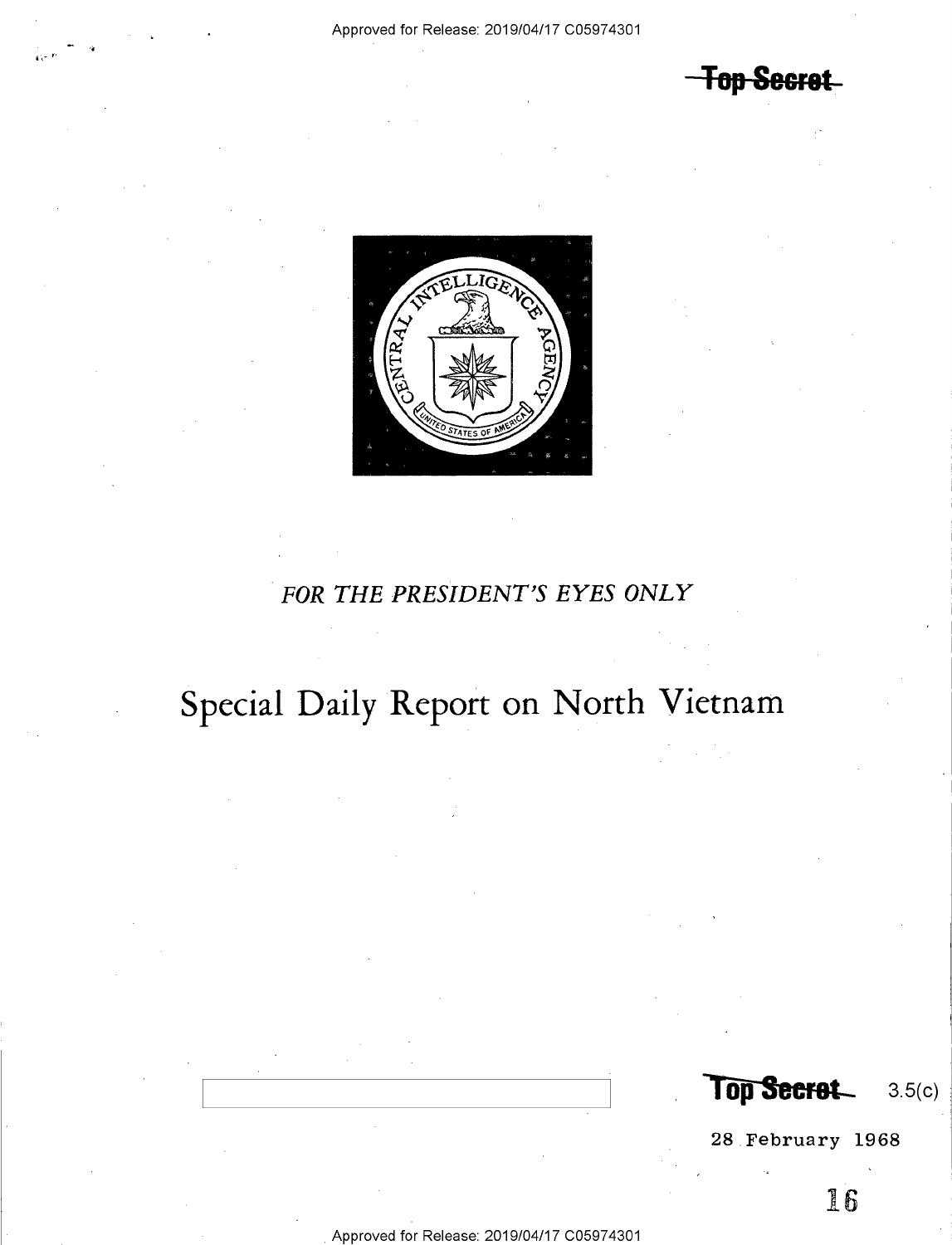

Special Daily Report on North Vietnam for the President's Eyes Only

28 February 1968

### I. NOTES ON THE SITUATION



Release Sought for Captured West German Doc-<br>tors: Monsignor George Hussler, an official of the West German office of the Catholic charitable organization, Caritas, has contacted North Vietnamese offi-<br>cials in East Berlin regarding the release of five West German doctors who disappeared from Hue during the Tet offensive and may have been taken prisoner by the Viet Cong. Hussler, who visited Hanoi in late 1966, is presently organizing a shipment of eight tons of medical supplies to North Vietnam.and feels that this may facilitate his gaining the release of the doctors. (The West Germans are preparing a similar shipment for South Vietnam.) North Vietnamese officials in East Berlin told Hussler that his request would be forwarded to appropriate authorities.

<del>SECRET</del> ·

\ \ 3-5(<>)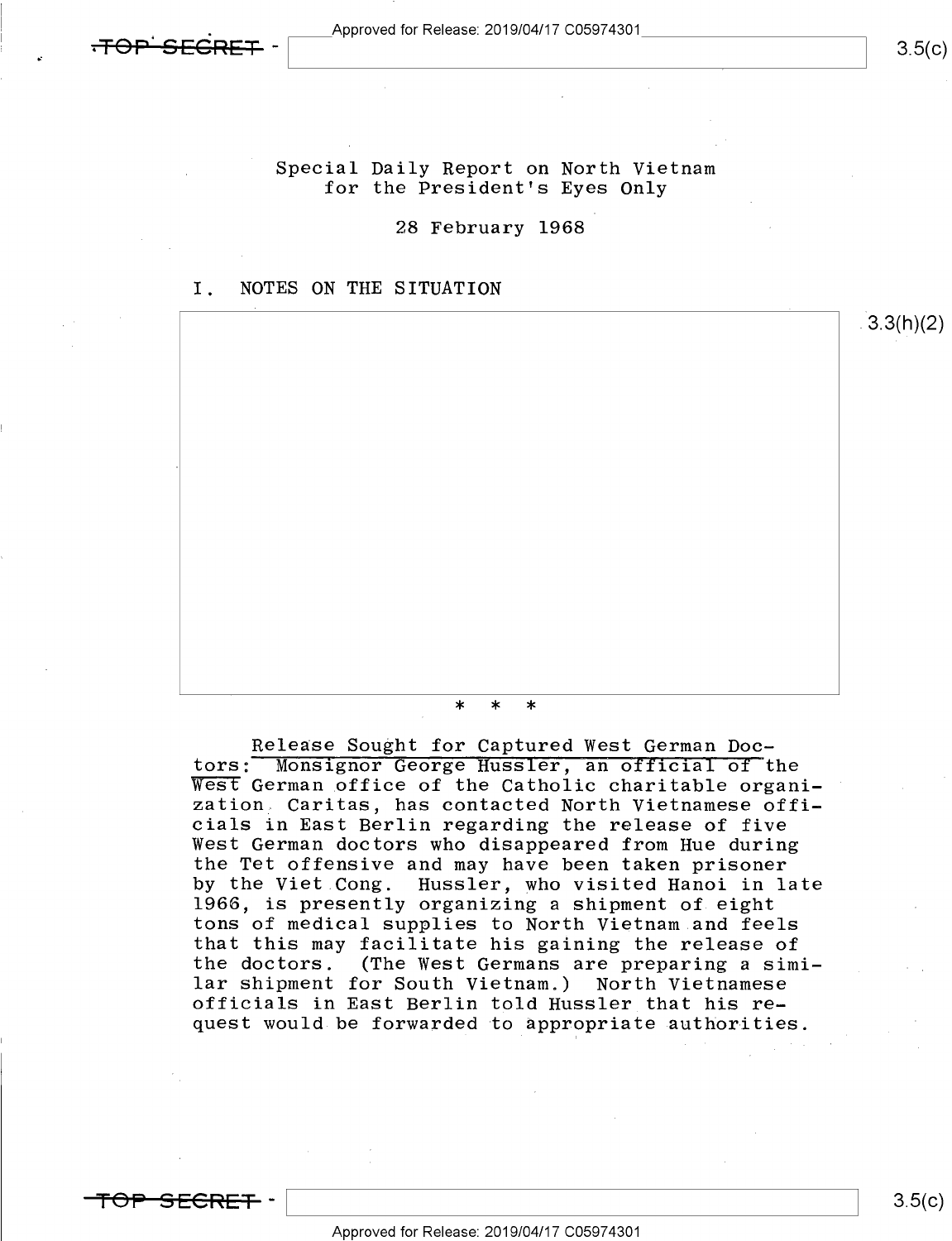|  |   | TOD SECRET. |      |  |  |  |  |  |  |
|--|---|-------------|------|--|--|--|--|--|--|
|  |   |             |      |  |  |  |  |  |  |
|  | . |             | ---- |  |  |  |  |  |  |

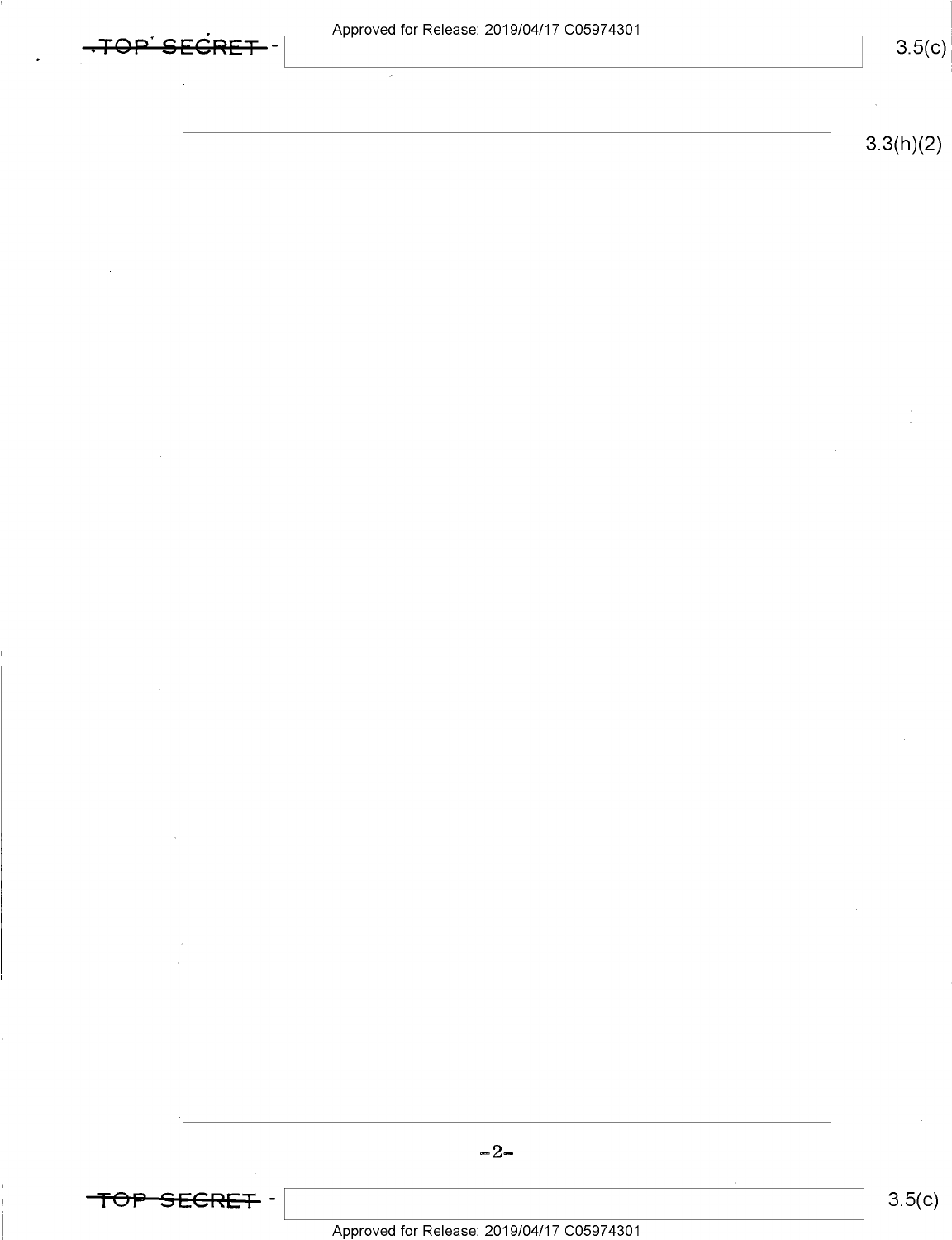. pproved for Release: 2019/O4/17 CO5974301 TA \ 3\_5<c>

3.3(h)(2)

The last US newsman to travel to Hanoi was David<br>Schoenbrun, who went principally as an academician<br>and not as a reporter.

\* \* \*

The Budapest Conference: Although the North<br>Vietnamese are unwilling to participate in the cur-<br>rent meeting of Communist parties in Budapest be-<br>cause of its Sino-Soviet overtones, Ho Chi Minh,<br>according to several press port. Hanoi propaganda, however, has as yet avoided giving the conference any publicity.

#### $\star$  \* \* \*  $\star$

## II. NORTH VIETNAMESE REFLECTIONS OF US POLITICAL<br>ATTITUDES ON THE WAR

Hanoi Quotes Western Press on Westmoreland;<br>In its English language broadcast on Monday, Hanoi radio rounded up several critical articles in the<br>Western press on General Westmoreland. It reported<br>that the General has admitted that the Tet offensive<br>had placed his forces on the defensive, but ridi-<br>culed his claim th were unhappy with Westmoreland's strategy. The error<br>he has fallen into, according to Hanoi, is that he<br>is permitting the enemy to choose the conditions for battle. Summing up, the Hanoi statement pointed out<br>that Westmoreland had few reserves to insure a<br>stronger defense of Saigon or Khe Sanh and warned<br>that the recent dispatch of 10,000 additional troops<br>falls far short of w